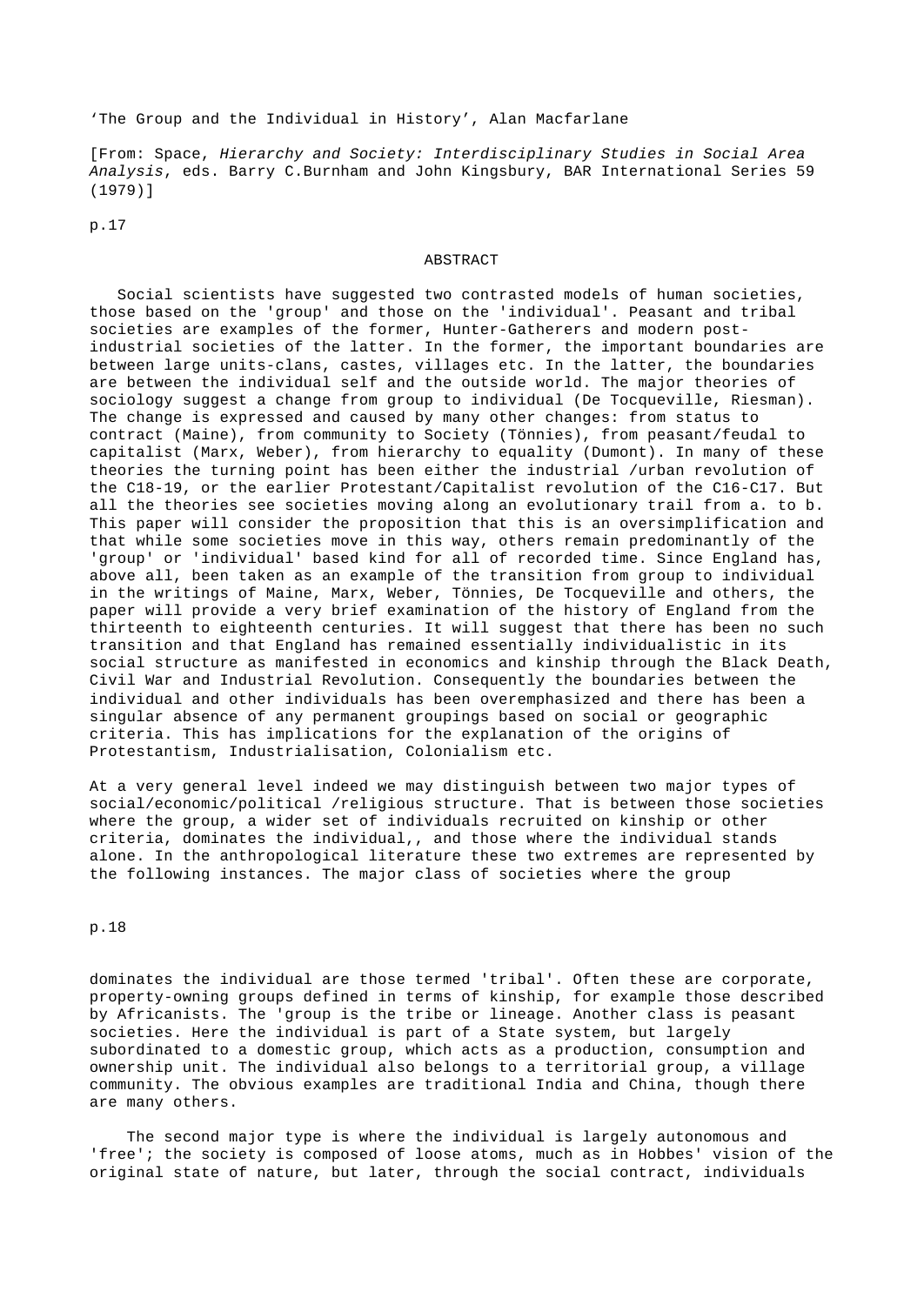come to accept certain limitations imposed on them by the 'State' or society. The two major examples of this are, strangely, at the two poles of human societies: certain Hunting-Gathering bands in Africa, (Hadza, Mbuti, Ik) are one example; the industrial democracies of the West are the other. In this situation the rights of the individual are stressed.

 People are not content merely to elaborate these as ends of a continuum in space; the history of mankind is often written as a movement in time from group to individual. This is perceived by the major thinkers in many different ways but they are unanimous in seeing an evolution particularly in western civilization, from group to individual based systems. We need only to remember a few of the most famous formulations. Alexis De Tocqueville in both *Democracy in America* and *Ancien Regime* argued that the fluid social structure based on individual rights and the collapse of hierarchy and caste was a new phenomenon in western Europe, occurring at some time between the fifteenth and eighteenth centuries in England and spreading through the world from there. Sir Henry Maine in his many works saw the gradual progression of all human societies from communal, tribal units based on impersonal 'contract', "Ancient Law ... knows next to nothing of Individuals. It is concerned not with Individuals, but with Families, not with single human beings, but groups".(1) Karl Marx massively documented in Capital and elsewhere the transition in western Europe from a feudal/peasant civilization, in which the individual lived embedded in a local community, where resources were communally owned by the household, where private property had not developed and individuals had not been 'set free' from the land, to the modern capitalistic system where each man was alone, a freefloating atom subject to the pressures of the market. The transition, he argued, occurred in the later fifteenth century and early sixteenth century. (2) Max Weber accepted much the same chronology and description as Marx, but investigated more closely the religious and intellectual roots of acquisitive individualism, particularly in ascetic protestantism. F.Tönnies in his famous work on *Community and Society* described the change from a civilisation based on 'Community', that is bonds of Blood (kinship), of Place (neighbourhood) of Mind (friendship) to the modern 'Society' where individuals were set loose and only linked in associations connected in the market by money and contracts. This occurred from the seventeenth century onwards. Marc Bloch in his studies of rural France and the feudal system argued that, earliest in England, the individual gradually separated himself from larger kin groupings and communal ties; "Early societies were made up of groups rather than individuals. A man on his own counted

## p.19

for very little".(3) He agreed with the Marx/Weber chronology; the main change occurred with the introduction of private property in land which developed in England in the sixteenth century.

 Although there have been minor dissenters, the sequence appears so selfevident and the weight of such names and the documentation so great that the case appears to be established. The main questions to answer are those which all subsequent writers have asked: why the breakdown of groups, why the rise of individualism, why did this happen first in England, and why did it happen in the sixteenth to eighteenth centuries? Thus, whether we examine the work of modern anthropologists who have considered the history of western societies, for example Louis Dumont in *Homo Hierarchicus*, or the work of sociologists, for instance David Riesman in *The Lonely Crowd*, or of social historians, for instance the work of R. H. Tawney and his followers in the early modern period, or of political theorists such as J. G. A. Pocock or C. B. Macpherson in their work on the origins of modern political and economic individualism, we find them all based on the same deep and often unexamined model of a change from collective, group, communal, kinship dominated, peasant society, to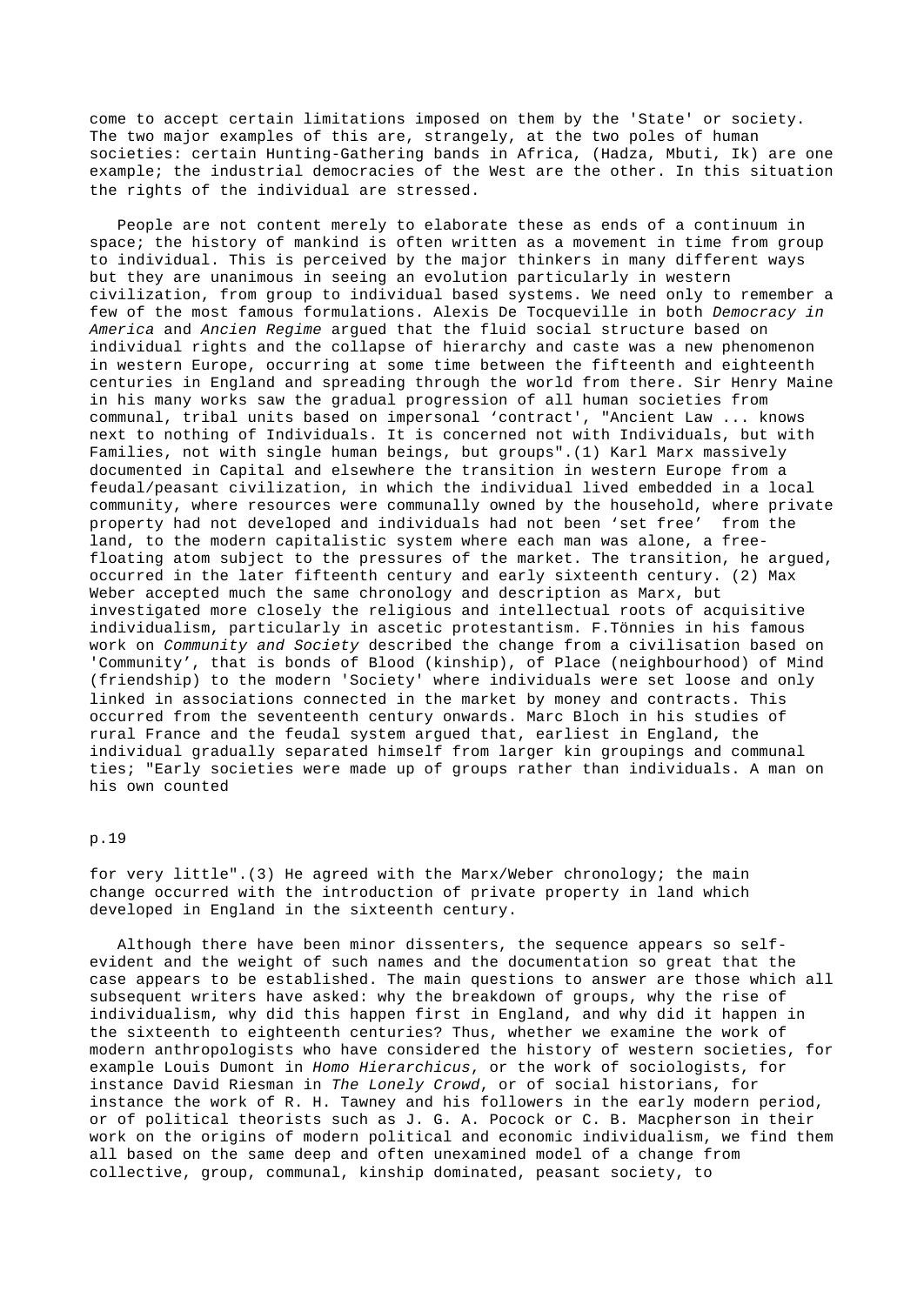individualised, private, economic dominated, industrial society, with the key transition in the sixteenth century. This model affects the views of archaeologists and pre-historians and all those who work on a period before 1600, as well as those who work in contemporary non-industrial societies.

 The classic case is England, classic because it is the best documented mediaeval society, and because it was taken as the central example of the transition (since it was the first) by most of the great thinkers whom we have mentioned. Let us therefore examine the evidence concerning England very briefly. We may isolate three central indices, 'mirrors' of the supposed change from one system to another. These are property in land, the degree of the use of money, wage labour and the use of non-family labour. It is not unfair to all those thinkers to whom we have referred, with the exception of Maine, to summarize their position as follows. Private property in land was absent before the fifteenth century. In the peasant/feudal/mediaeval period in England, the property-owning unit was not the individual but the family and, furthermore, the Church and the Lords had rights in land. Land could not be conceived of as in the hands of an individual owner, to be bought and sold as a commodity. Many people, including the village community, had rights in land, the 'bundle of rights' had not been brought together into a single person's hands. Thus there was no land market, parents could not disinherit their children, the family stayed on the same plot for generation after generation, keeping 'the name on the land'.

 The widespread use of cash and the presence of an integrated market was again absent before the fifteenth century; England was a 'natural' or subsistence economy. Where rent payments were made they were not in kind. People consumed most of what they produced and produced most of what they consumed. Thus there was little circulation of commodities, little buying and selling. The rise of a money economy would destroy this situation; the only pockets of marketing and cash were the towns. The countryside was a rural, non-monetized civilization similar to the large agrarian civilizations of traditional Asia.

#### p.20

 Almost all labour was family labour; there were very few landless labourers before the late fifteenth century. Those who did work for cash only did so occasionally, in order to supplement their major income from the land. The expropriation of the 'peasants' laid the foundations for the individualistic capitalistic system. Again it occurred in the sixteenth to eighteenth centuries. The small peasant proprietors were ousted and became the work-force for the later factories.

 Although this is a highly compressed picture, it contains the core of the general theories. On top of these features were many others; for example, since land was owned by the family, since there was little mobility of labour, since there were few occupations other than agricultural ones, community boundaries were strong. Villages tended to be filled with kin. The group of the family and the kin, the village community, all these dominated the individual. Ritual and religion confirmed and reflected this group-based world. All this was to change in the sixteenth century and onwards. Before we accept this whole model, let us look a little more closely at the evidence.

 During the last fourteen years I have been engaged on a very detailed investigation of two parishes in the past. Using computer as well as hand indexing systems, my colleagues, Charles Jardine, Sarah Harrison, Tim King and Jessica Styles and I have been piecing together the economic and social history of the parish of Earls Colne in Essex and Kirkby Lonsdale in Westmorland between 1500 and 1750. The research suggests that the general model which has been used to describe what happened in England during the period 1200-1750 is probably incorrect. In conjunction with a number of detailed monographs which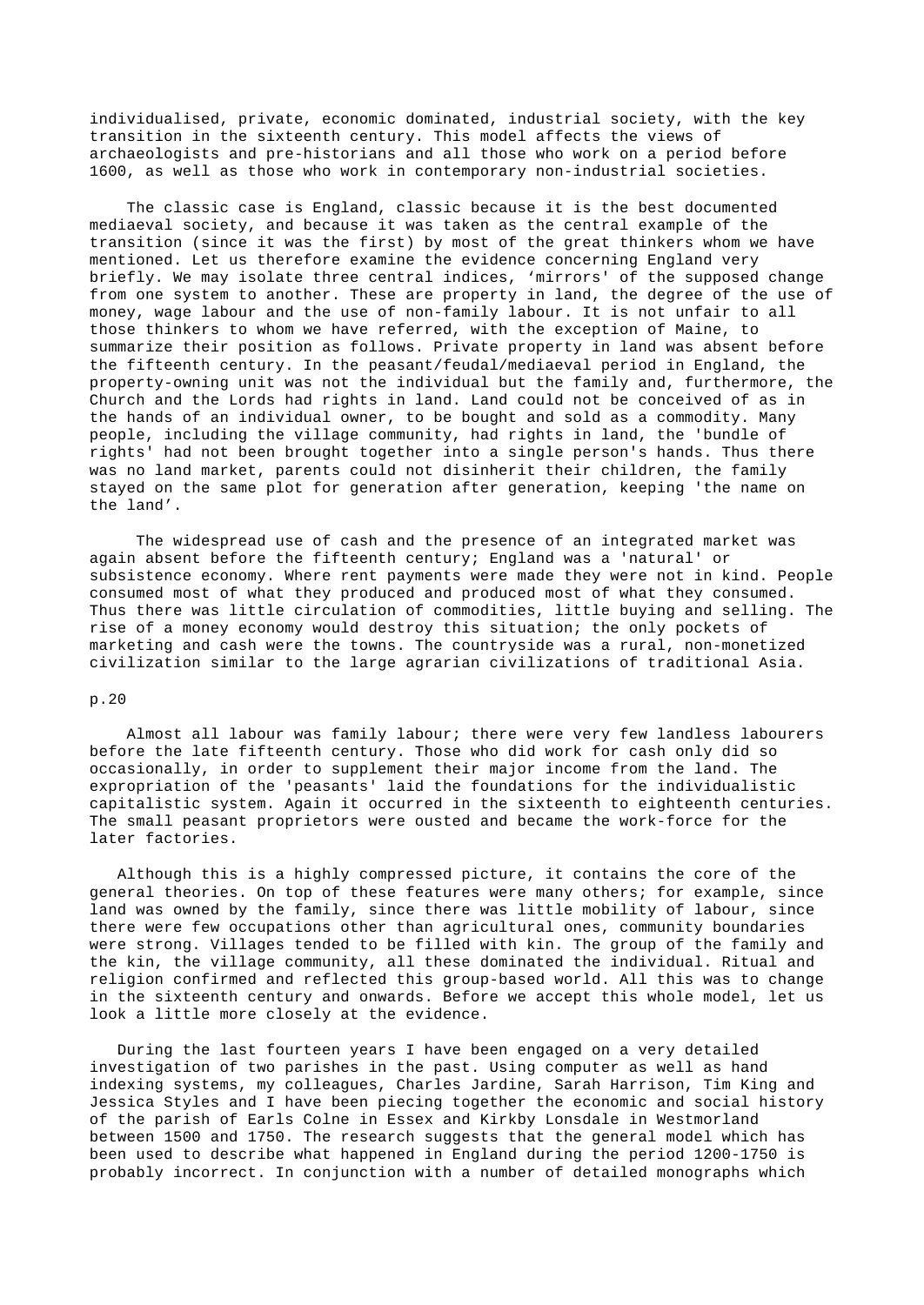have only appeared in the last twelve years - as well as other work on sixteenth century social structure and demography by Peter Laslett and Tony Wrigley, it looks as if we will have to revise our picture of the supposed transition from one system to another. Let me end by briefly indicating why this is so.

 A re-examination of mediaeval English Common Law suggests that from at least the time of Bracton in the middle of the thirteenth century, English freehold tenure, which covered perhaps a third of the country, was a form of absolute, individual, property. There was no wider group than the individual, except in the case of entailed property (and entails could fairly easily be broken in any case). People could buy and sell land as individuals, and the large land market shows that it was treated as such. Another third of the land, the lord's demesne, was also his own. The last third, where one would expect to find communal as opposed to individual rights, was the customary, later 'copyhold', land. Many mediaevalists, including G. C. Homans in his work in the *English Villagers of the Thirteenth Century* argue that such land belonged to the family, and not to the individual. A re-examination of mediaeval court transfers and legal texts suggest that this was not so. It appears that a landholder, male or female, though holding of the lord, had strong, fully alienable, right in the land. During his or her life, he or she could sell the land and there was nothing an heir could do about it. In other words, the tenurial revolution which historians believe happened in the fifteenth to sixteenth centuries and ushered in modern capitalism, never took place. The destruction of the 'feudal system' in relation to land law is largely a myth, - a fact which contemporaries such as the great Common Lawyer Sir Edward Coke realised.(6)

#### p.21

 In relation to cash and markets, it has been known for some time that the idea of a 'natural economy' in mediaeval England is largely a myth. Kosminsky and later Postan have shown that from at least the twelfth century a large proportion of the rents in kind were commuted to money. An examination of account rolls and manorial rolls shows that cash played a very large part in the economy. At the village level there was widespread buying and selling, borrowing and lending; all property was marketable and had a price well before the Black Death. Again, this was the case two centuries earlier than should have been the case.

 Turning to the question of labour, detailed studies are confirming Kosminsky's early findings that servants and wage-labourers were not merely a marginal category in the thirteenth century. Postan's work on estate labourers, the famuli, as well as recent analyses of the later fourteenth century Poll Tax suggest that the hiring of labour for cash was widespread, non family servants were common. It looks as if by the later fourteenth century, in many parts of England, over half the adult male population were servants or labourers. It is arguable that there was as much wage labour for cash in 1300 as there was in 1600.

 Recent studies have also indicated that there was very considerable geographical mobility; that the idea of the closed medieval community is largely a myth. Furthermore, it is clear that families moved and died out, so that villages were not filled with kin groups. Any analogies we might be tempted to draw with peasant societies elsewhere need to be viewed with considerable scepticism.

 The 'classic' case turns out to be doubtful; many of our deepest and basic premises concerning the transition from group to individual need to be reexamined. Perhaps I may end my warning against the 'idol of the mind' which tends to make us think of a general and universal evolution from one type to another by repeating the words of the great mediaeval historian, F. W. Maitland: